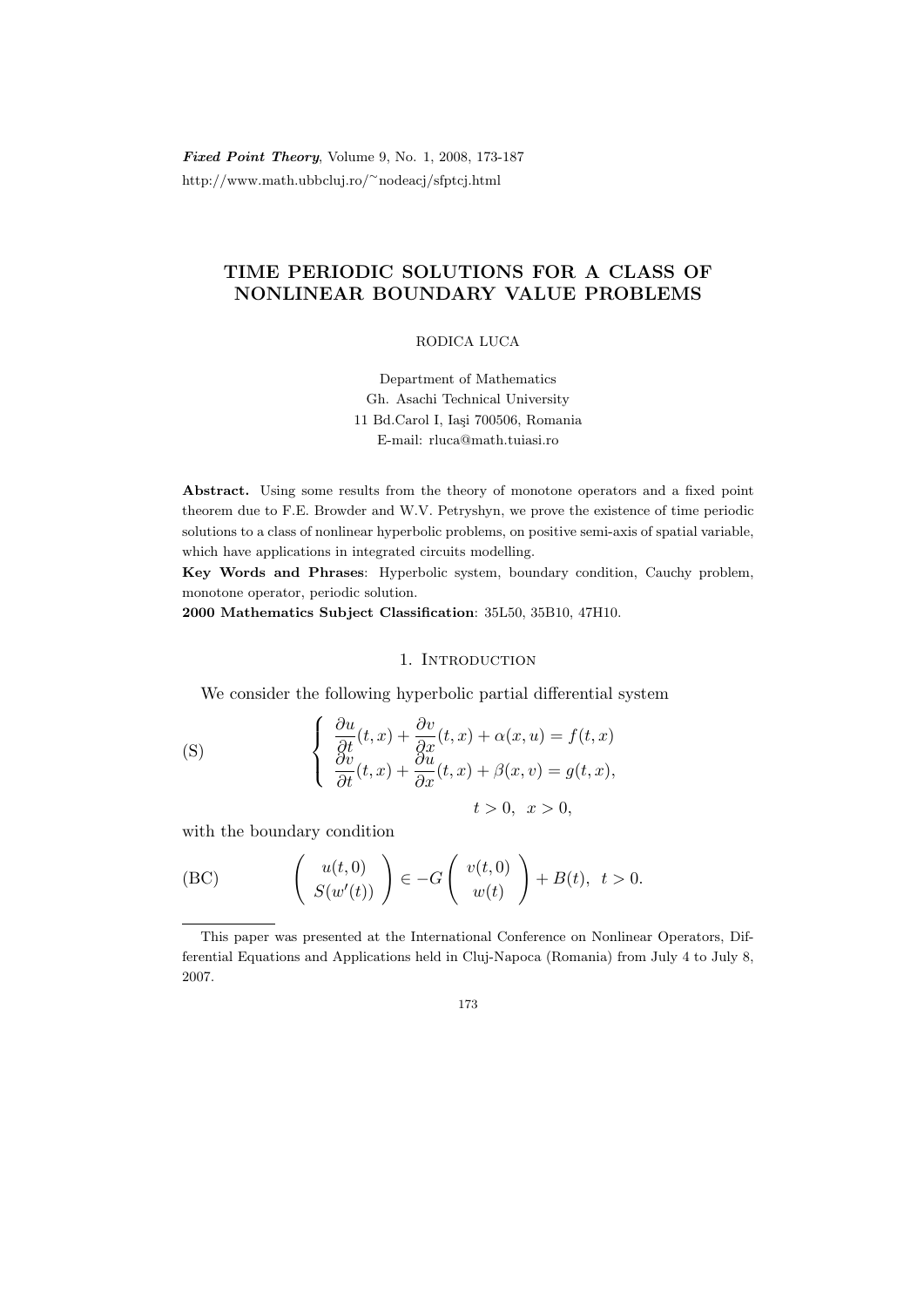The unknown functions  $u, v$  and also the functions  $f, g$  are the vectorial ones depending on  $(t, x) \in \mathbb{R}_+ \times \mathbb{R}_+$  with values in  $\mathbb{R}^n$ , and the unknown function w is a vectorial one depending on  $t \in \mathbb{R}_+$  with values in  $\mathbb{R}^m$ . The functions  $\alpha$  and  $\beta$  are of the form  $\alpha(x, u) = col(\alpha_1(x, u_1), \ldots, \alpha_n(x, u_n))$ ,  $\beta(x, v) = \text{col}(\beta_1(x, v_1), \dots, \beta_n(x, v_n)), S$  is a positive diagonal matrix, G is an operator in the space  $\mathbb{R}^{n+m}$ , which satisfy some assumptions and  $B(t) = \text{col}(b_1(t), \ldots, b_{n+m}(t)) \in \mathbb{R}^{n+m}$ , for all  $t > 0$ .

This problem has applications in the theory of integrated circuits (see [7], [11], [12] and their references). The existence, uniqueness and asymptotic behavior of the strong and weak solutions of the problem  $(S)+(BC)$  with the initial data

(IC) 
$$
\begin{cases} u(0, x) = u_0(x), & v(0, x) = v_0(x), & x > 0, \\ w(0) = w_0, & w \end{cases}
$$

have been investigated in [10], [11]. The system (S) for  $x \in (0,1)$  and  $t > 0$ , with the boundary condition

$$
\left(\begin{array}{c}u(t,0)\\-u(t,1)\\S(w'(t))\end{array}\right)\in -G\left(\begin{array}{c}v(t,0)\\v(t,1)\\w(t)\end{array}\right)+B(t),\ \ t>0,
$$

and the initial data

$$
u(0, x) = u_0(x), v(0, x) = v_0(x), x \in (0, 1), w(0) = w_0,
$$

has been investigated in [7], [11] for the existence, uniqueness and asymptotic behavior of the solutions, in  $[8]$ ,  $[11]$  for the existence of periodic solutions, and in [9] for the existence of almost-periodic solutions.

In this paper we shall present some existence results for the time periodic solutions of the problem  $(S)$ + $(BC)$ , in two different cases  $B(t)$  = const. and  $B(t) \neq$  const. We shall use several results from the theory of monotone operators and nonlinear evolution equations of monotone type (see the monographs [1], [2], [5], [6]), and also a fixed point theorem due to F.E. Browder and W.V. Petryshyn (see [3]).

We introduce the assumptions that we shall use in the sequel

(A1) a) The functions  $x \to \alpha_k(x, p)$  and  $x \to \beta_k(x, p)$  are measurable on  $\mathbb{R}_+$ , for any fixed  $p \in \mathbb{R}$ . Besides, the functions  $p \to \alpha_k(x, p)$  and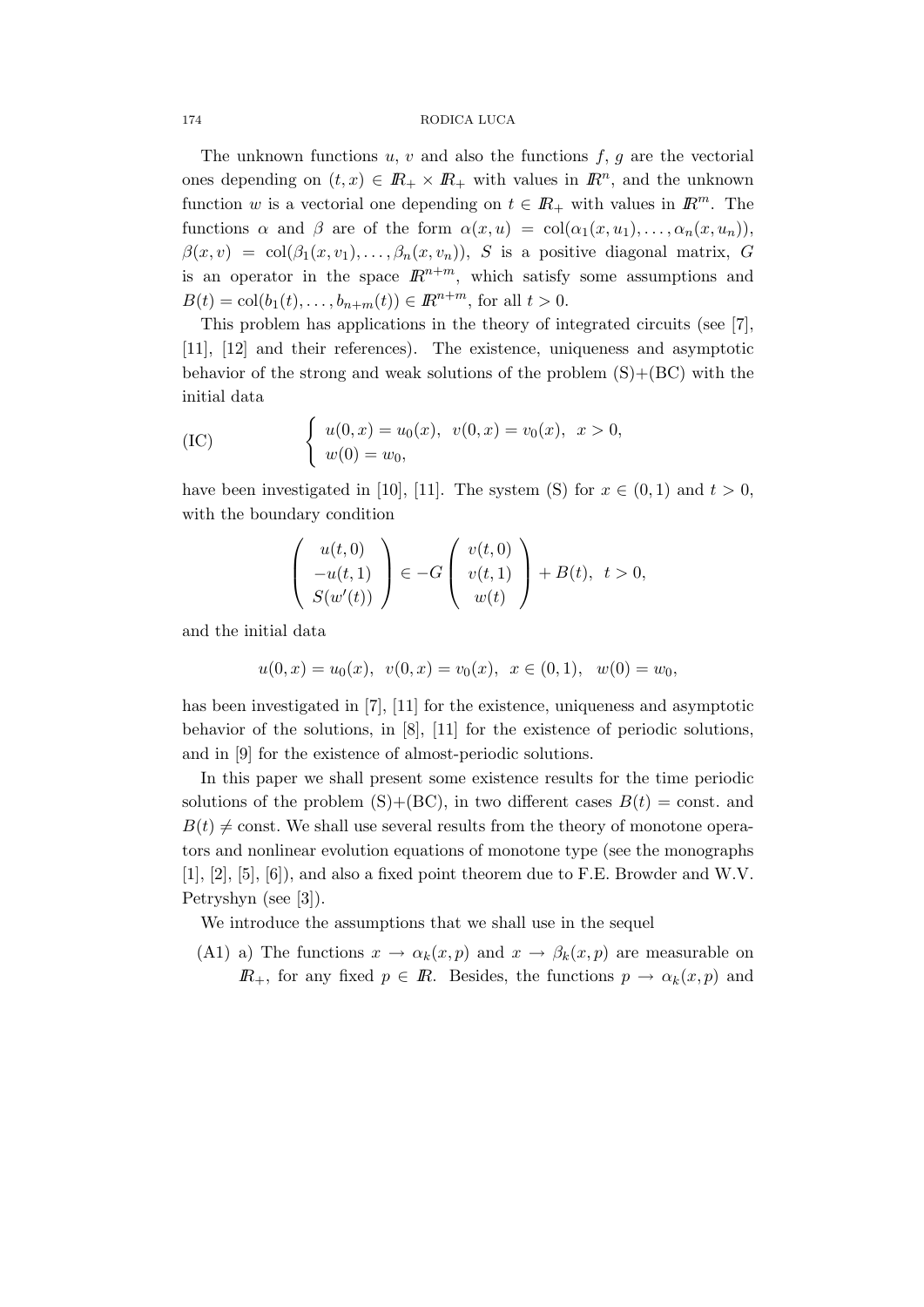$p \to \beta_k(x, p)$  are continuous and nondecreasing from R into R, for a.a.  $x \in \mathbb{R}_+, k = \overline{1, n}.$ 

b) There exist  $a_k$ ,  $b_k > 0$ ,  $k = \overline{1,n}$  and the functions  $\varphi_k$ ,  $\psi_k \in$  $L^2(\mathbb{R}_+;\mathbb{R}), k = \overline{1,n}$  such that

$$
|\alpha_k(x,p)| \le a_k|p| + \varphi_k(x), \quad |\beta_k(x,p)| \le b_k|p| + \psi_k(x),
$$

for a.a.  $x \in \mathbb{R}_+$ , for all  $p \in \mathbb{R}$ ,  $k = \overline{1, n}$ .

c) There exist  $c_k$ ,  $d_k > 0$ ,  $k = \overline{1,n}$  and the functions  $\xi_k$ ,  $\eta_k \in$  $L^2(\mathbb{R}_+;\mathbb{R}_+), k = \overline{1,n}$  such that

$$
|\alpha_k(x,p)| \geq c_k|p| - \xi_k(x), \quad |\beta_k(x,p)| \geq d_k|p| - \eta_k(x),
$$

for a.a.  $x \in \mathbb{R}_+$ , for all  $p \in \mathbb{R}$ ,  $k = \overline{1, n}$ .

(A2) a)  $G : D(G) \subset \mathbb{R}^{n+m} \to \mathbb{R}^{n+m}$  is a maximal monotone operator (possibly multivalued). Moreover, G can be split in

$$
G = \left( \begin{array}{cc} G_{11} & G_{12} \\ G_{21} & G_{22} \end{array} \right),
$$

where  $G_{11} : D(G_{11}) \subset \mathbb{R}^n \to \mathbb{R}^n$ ,  $G_{12} : D(G_{12}) \subset \mathbb{R}^m \to \mathbb{R}^n$ ,  $G_{21} : D(G_{21}) \subset \mathbb{R}^n \to \mathbb{R}^m$ ,  $G_{22} : D(G_{22}) \subset \mathbb{R}^m \to \mathbb{R}^m$ , and  $G(\text{col}(x^a, x^b)) = \text{col}(G_{11}(x^a) + G_{12}(x^b), G_{21}(x^a) + G_{22}(x^b)),$  for all

 $x \in D(G)$ ,  $x = col(x^a, x^b) \in \mathbb{R}^n \times \mathbb{R}^m$ .

b) There exists  $\zeta_1 > 0$  such that for all  $x, y \in D(G)$ ,  $x =$  $\text{col}(x^a, x^b), y = \text{col}(y^a, y^b) \in \mathbb{R}^n \times \mathbb{R}^m$  and for all  $w_1 \in G(x), w_2 \in$  $G(y)$  we have

$$
\langle w_1 - w_2, x - y \rangle_{\mathbb{R}^{n+m}} \ge \zeta_1 \| x^b - y^b \|_{\mathbb{R}^m}^2.
$$

c) There exists  $\zeta_2 > 0$  such that for all  $x, y \in D(G)$  and all  $w_1 \in$  $G(x), w_2 \in G(y)$  we have

$$
\langle w_1 - w_2, x - y \rangle_{\mathbb{R}^{n+m}} \ge \zeta_2 \| x - y \|_{\mathbb{R}^{n+m}}^2.
$$

 $(\Vert \cdot \Vert_{\mathbb{R}^n}$  and  $\langle \cdot, \cdot \rangle_{\mathbb{R}^n}$  are the euclidian norm and corresponding scalar product in  $\mathbb{R}^n$ ).

(A3)  $S = diag(s_1, ..., s_m)$  with  $s_j > 0$ ,  $j = \overline{1, m}$ .

The above assumption  $(A2)a$  is a technical one and it generalizes the matrix case.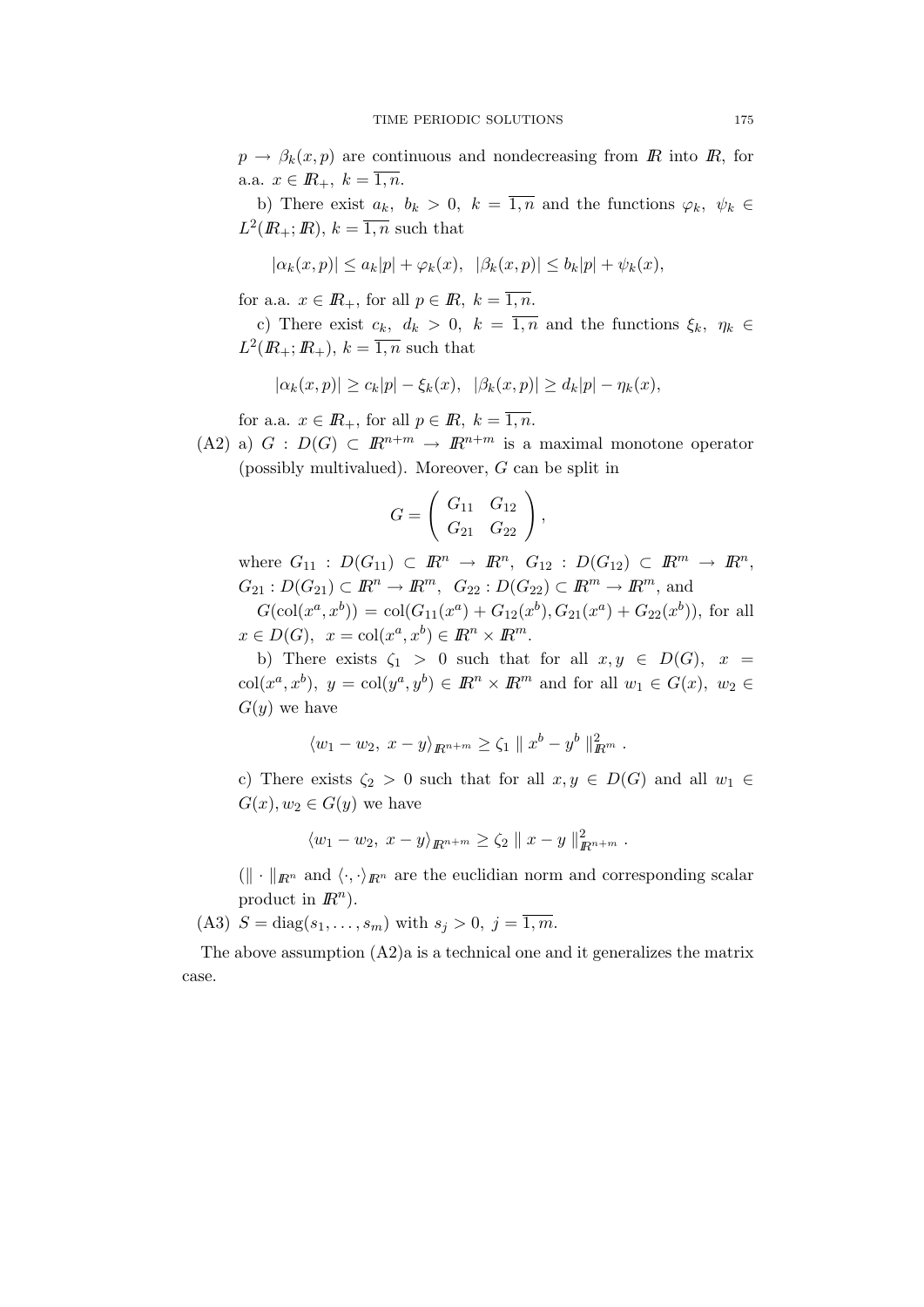### 2. Preliminary results

We shall write our problem  $(S)+(BC)$  as an evolution equation in a certain Hilbert space. For this aim, let us consider the Hilbert spaces  $X =$  $(L^2(\mathbb{R}_+;\mathbb{R}^n))^2$ ,  $\mathbb{R}^m$  and  $Y = X \times \mathbb{R}^m$  with the corresponding scalar products

$$
\langle f, g \rangle_X = \langle f_1, g_1 \rangle_{L^2(R_+; R^n)} + \langle f_2, g_2 \rangle_{L^2(R_+; R^n)},
$$
  
\n
$$
f = \text{col}(f_1, f_2), \ g = \text{col}(g_1, g_2),
$$
  
\n
$$
\langle x, y \rangle_s = \sum_{i=1}^m s_i x_i y_i, \ x, y \in R^m,
$$
  
\n
$$
\langle \begin{pmatrix} f \\ x \end{pmatrix}, \begin{pmatrix} g \\ y \end{pmatrix} \rangle_Y = \langle f, g \rangle_X + \langle x, y \rangle_s, \begin{pmatrix} f \\ x \end{pmatrix}, \begin{pmatrix} g \\ y \end{pmatrix} \in Y.
$$

We define the operator  $\mathcal{A}: D(\mathcal{A}) \subset Y \to Y$ ,

$$
D(\mathcal{A}) = \{ y = \text{col}(u, v, w) \in Y; \ u, v \in H^1(\mathbb{R}_+; \mathbb{R}^n), \ \text{col}(v(0), w) \in D(G), u(0) \in -G_{11}(v(0)) - G_{12}(w) \},
$$

$$
\mathcal{A}\begin{pmatrix} u \\ v \\ w \end{pmatrix} = \begin{pmatrix} v' \\ u' \\ S^{-1}G_{21}(v(0)) + S^{-1}G_{22}(w) \end{pmatrix}, \begin{pmatrix} u \\ v \\ w \end{pmatrix} \in D(\mathcal{A}),
$$

and the operator  $\mathcal{B}: D(\mathcal{B}) \subset Y \to Y$ ,  $D(\mathcal{B}) = \{y = \text{col}(u, v, w) \in Y, \mathcal{B}(y) \in Y\}$  $Y$ ,

$$
\mathcal{B}\left(\begin{array}{c}u\\v\\w\end{array}\right)=\left(\begin{array}{c}\alpha(\cdot,u)\\ \beta(\cdot,v)\\0\end{array}\right).
$$

Under the assumptions (A2)a and (A3) we have  $D(\mathcal{A}) \neq \emptyset$  and  $\overline{D(\mathcal{A})}$  =  $X \times \overline{D(G_{12}) \cap D(G_{22})}$ , and under assumptions (A1)ab we have  $D(\mathcal{B}) = Y$ . **Lemma 1.** If the assumptions  $(A2)a$  and  $(A3)$  hold, then the operator A is maximal monotone in the space Y.

**Lemma 2.** If the assumptions (A1)ab hold, then the operator  $\beta$  is maximal monotone in Y.

In the first case, i.e.,  $B(t) = \text{const.}$ , we can replace G by  $\tilde{G}$  defined by  $\tilde{G}w = Gw - b_0$ , which is also, in the assumption  $(A2)a$ , a maximal monotone operator. So, we can suppose without loss of generality that  $B(t) = 0$ .

We present some existence and uniqueness results for the solutions of the problem  $(S)+(BC)+(IC)$ , which are obtained in the paper [10].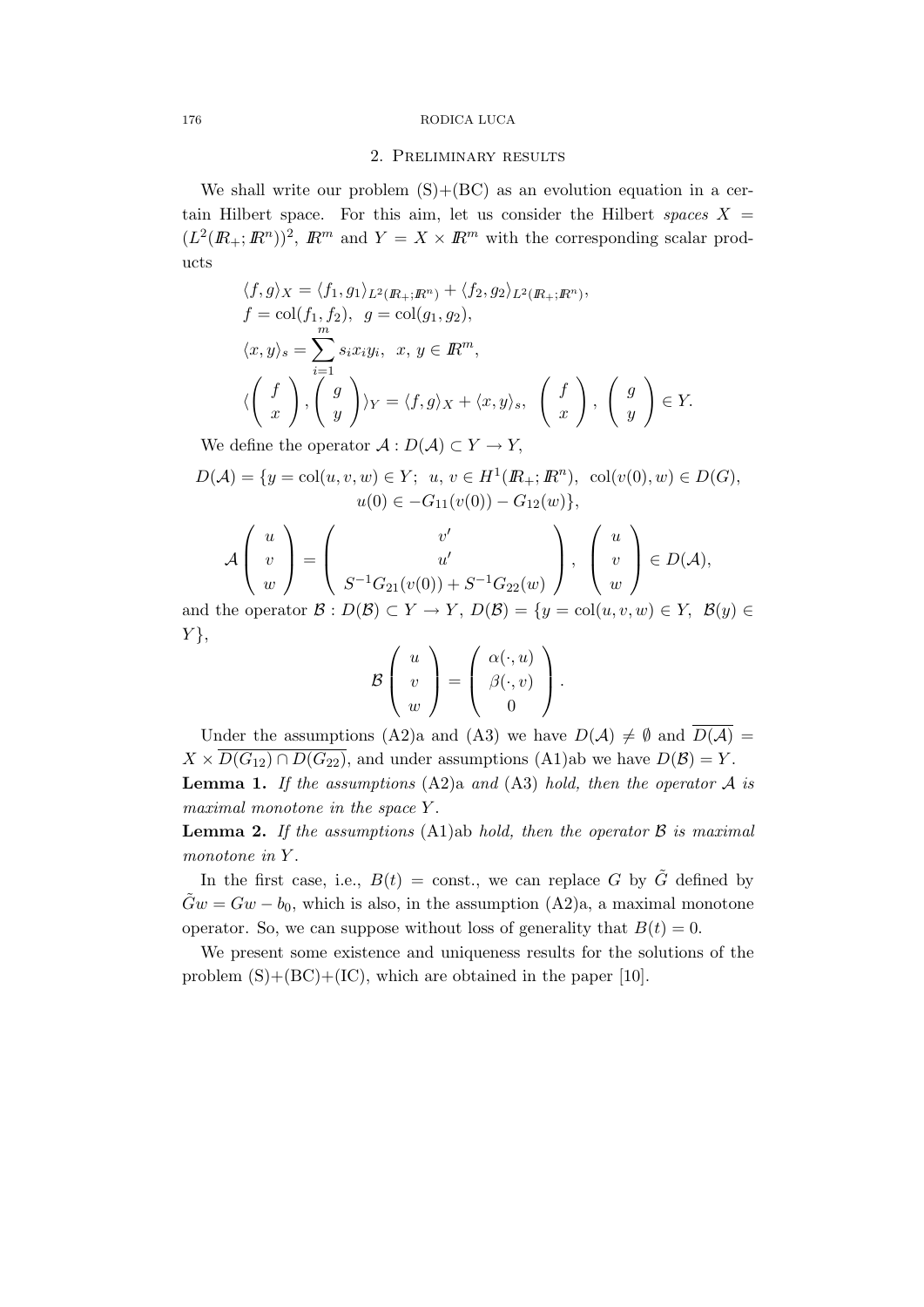Using the operators A and B the problem  $(S)+(BC)+(IC)$  can be equivalently expressed as the following Cauchy problem in the space Y

$$
\begin{cases}\n\frac{dy}{dt}(t) + (\mathcal{A} + \mathcal{B})(y(t)) \ni F(t, \cdot), \quad t > 0, \\
y(0) = y_0,\n\end{cases}
$$

where

$$
y(t) = col(u(t), v(t), w(t)),
$$
  
\n
$$
F(t, \cdot) = col(f(t, \cdot), g(t, \cdot), 0),
$$
  
\n
$$
y_0 = col(u_0, v_0, w_0).
$$

We shall say that  $y = col(u, v, w)$  is a strong (weak) solution of the problem  $(S)+(BC)+(IC)$  if y is a strong (respectively weak) solution of the problem (P), (see {[1], Chapter III, §2}).

Theorem 1. Assume the assumptions (A1)ab, (A2)a and (A3) hold. If  $f, g \in W^{1,1}(0,T; L^2(\mathbb{R}_+; \mathbb{R}^n))$  (with  $T > 0$  fixed),  $u_0, v_0 \in H^1(\mathbb{R}_+; \mathbb{R}^n)$ ,  $col(v_0(0), w_0) \in D(G), u_0(0) \in -G_{11}(v_0(0)) - G_{12}(w_0),$  then the problem (P)⇔  $(S)+(BC)+(IC)$  has a unique strong solution  $y = col(u, v, w) \in W^{1,\infty}(0,T; Y)$ . Moreover  $u, v \in L^{\infty}(0,T; H^1(\mathbb{R}_+; \mathbb{R}^n)).$ 

Theorem 2. Assume the assumptions (A1)ab, (A2)a and (A3) hold. If  $f, g \in L^1(0,T; L^2(\mathbb{R}_+; \mathbb{R}^n))$  (with  $T > 0$  fixed),  $u_0, v_0 \in L^2(\mathbb{R}_+; \mathbb{R}^n)$ ,  $w_0 \in \overline{D(G_{12}) \cap D(G_{22})}$ , then the problem  $(S) + (BC) + (IC)$  has a unique weak solution  $y = col(u, v, w) \in C([0, T]; Y)$ .

For the proofs of Lemma 1, Lemma 2, Theorem 1 and Theorem 2 see [10]. **Lemma 3.** Assume that  $(A1)abc$ ,  $(A2)ab$  and  $(A3)$  hold. Then the operator  $\mathcal{A} + \mathcal{B}$  is coercive with respect to any  $y^0 = col(u^0, v^0, w^0) \in D(\mathcal{A})$ , that is

$$
\lim_{\substack{\|y\|_{Y}\to\infty\\y\in D(\mathcal{A})}}\frac{\langle (\mathcal{A}+\mathcal{B})(y), y-y^{0}\rangle_{Y}}{\|y\|_{Y}}=\infty.
$$
\n(1)

**Proof.** We suppose without loss of generality that the operator  $G$  is singlevalued. Let  $y^0 = col(u^0, v^0, w^0)$  be arbitrary, but fixed for the moment in  $D(\mathcal{A})$ . By (A2)b, for every  $y = col(u, v, w) \in D(\mathcal{A})$ ,  $u = col(u_1, \ldots, u_n)$ ,  $v = \text{col}(v_1, \ldots, v_n), w = \text{col}(w_1, \ldots, w_m),$  we have

$$
E = \langle (\mathcal{A} + \mathcal{B})(y), y - y^0 \rangle_Y = \langle \mathcal{A}(y) - \mathcal{A}(y^0), y - y^0 \rangle_Y + \langle \mathcal{B}(y), y - y^0 \rangle_Y + \underbrace{\langle \mathcal{A}(y^0), y - y^0 \rangle_Y}_{E_0} = \langle G \begin{pmatrix} v(0) \\ w \end{pmatrix} - G \begin{pmatrix} v^0(0) \\ w^0 \end{pmatrix}, \begin{pmatrix} v(0) \\ w \end{pmatrix} - \begin{pmatrix} v^0(0) \\ w^0 \end{pmatrix} \rangle_{R^{n+m}}
$$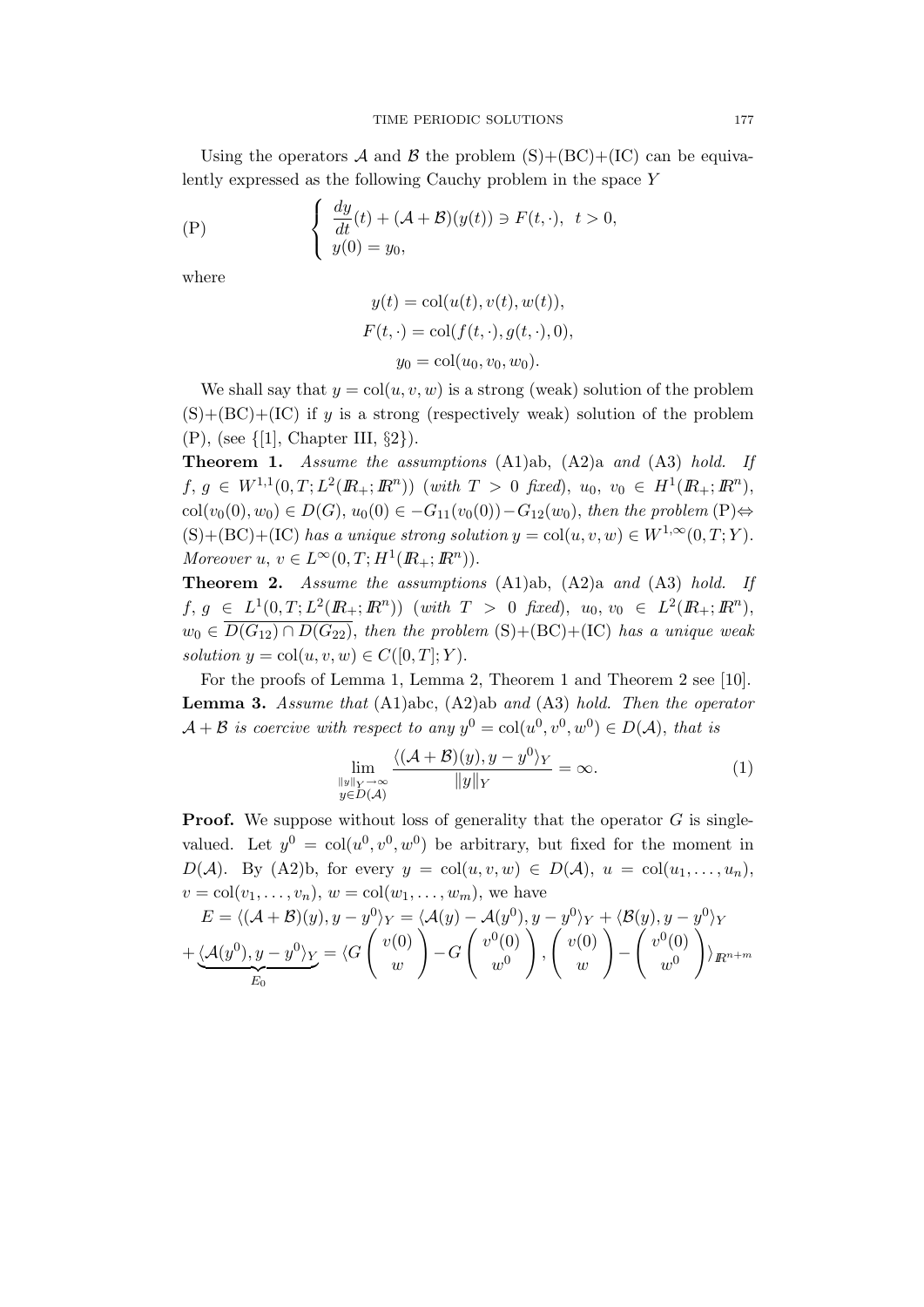$$
+\sum_{k=1}^{n} \int_{0}^{\infty} \alpha_{k}(x, u_{k}(x))(u_{k}(x) - u_{k}^{0}(x))dx + \sum_{k=1}^{n} \int_{0}^{\infty} \beta_{k}(x, v_{k}(x))(v_{k}(x) - v_{k}^{0}(x))dx
$$
  
\n
$$
+E_{0} \geq \zeta_{1} ||w - w^{0}||^{2}_{R^{m}} + \sum_{k=1}^{n} \int_{0}^{\infty} \alpha_{k}(x, u_{k}(x))(u_{k}(x) - u_{k}^{0}(x))dx
$$
  
\n
$$
+\sum_{k=1}^{n} \int_{0}^{\infty} \beta_{k}(x, v_{k}(x))(v_{k}(x) - v_{k}^{0}(x))dx + E_{0},
$$
  
\n
$$
(u^{0} = col(u_{1}^{0}, ..., u_{n}^{0}), v^{0} = col(v_{1}^{0}, ..., v_{n}^{0})).
$$
  
\nFor  $y \neq 0$ , we obtain  
\n
$$
\frac{E}{||y||_{Y}} \geq \frac{\zeta_{1} ||w - w^{0}||^{2}_{R^{m}}}{||y||_{Y}} + \frac{E_{0}}{||y||_{Y}} + \frac{\sum_{k=1}^{n} \int_{0}^{\infty} \alpha_{k}(x, u_{k}(x))(u_{k}(x) - u_{k}^{0}(x))dx}{||y||_{Y}}
$$
  
\n
$$
+\frac{\sum_{k=1}^{n} \int_{0}^{\infty} \beta_{k}(x, v_{k}(x))(v_{k}(x) - v_{k}^{0}(x))dx}{||y||_{Y}} \geq
$$
  
\n
$$
\min \left\{ \frac{\int_{0}^{\infty} \alpha_{k}(x, u_{k}(x))(u_{k}(x) - u_{k}^{0}(x))dx}{||u_{k}||_{L^{2}(R_{+})}} \right\} + \frac{\int_{0}^{\infty} \beta_{k}(x, v_{k}(x))(v_{k}(x) - v_{k}^{0}(x))dx}{||v_{k}||_{L^{2}(R_{+})}},
$$
  
\n
$$
\frac{\zeta_{1} ||w - w^{0}||^{2}_{R^{m}}}{||w||_{s}}, k = \overline{1, n} \right\} + \frac{E_{0}}{||y||_{Y}}.
$$
  
\nTo prove (1) it is sufficient

 $\int^{\infty}$ 

$$
\lim_{\|u_k\|_{L^2(R_+)} \to \infty} \frac{\int_0^{\infty} \alpha_k(x, u_k(x))(u_k(x) - u_k^0(x))dx}{\|u_k\|_{L^2(R_+)}} = \infty, \quad k = \overline{1, n}, \quad (2)
$$

$$
\lim_{\|v_k\|_{L^2(R_+)} \to \infty} \frac{\int_0^\infty \beta_k(x, v_k(x))(v_k(x) - v_k^0(x))dx}{\|v_k\|_{L^2(R_+)}} = \infty, \quad k = \overline{1, n}, \tag{3}
$$

and

$$
\lim_{\|w\|_{s}\to\infty} \frac{\zeta_1\|w - w^0\|_{\mathbb{R}^m}^2}{\|w\|_{s}} = \infty.
$$
\n(4)

For the relations (2), using the assumptions (A1)abc we have  $\alpha_k(x, u_k(x))(u_k(x) - u_k^0(x)) \ge |\alpha_k(x, u_k(x))| \cdot |u_k(x) - u_k^0(x)|$  $-2|\alpha_k(x, u_k^0(x))| \cdot |u_k(x) - u_k^0(x)| \ge (c_k|u_k(x)| - \xi_k(x)) \cdot |u_k(x) - u_k^0(x)|$  $-2(a_k|u_k^0(x)| + \varphi_k(x)) \cdot |u_k(x) - u_k^0(x)| \ge c_k |u_k(x)| (|u_k(x)| - |u_k^0(x)|)$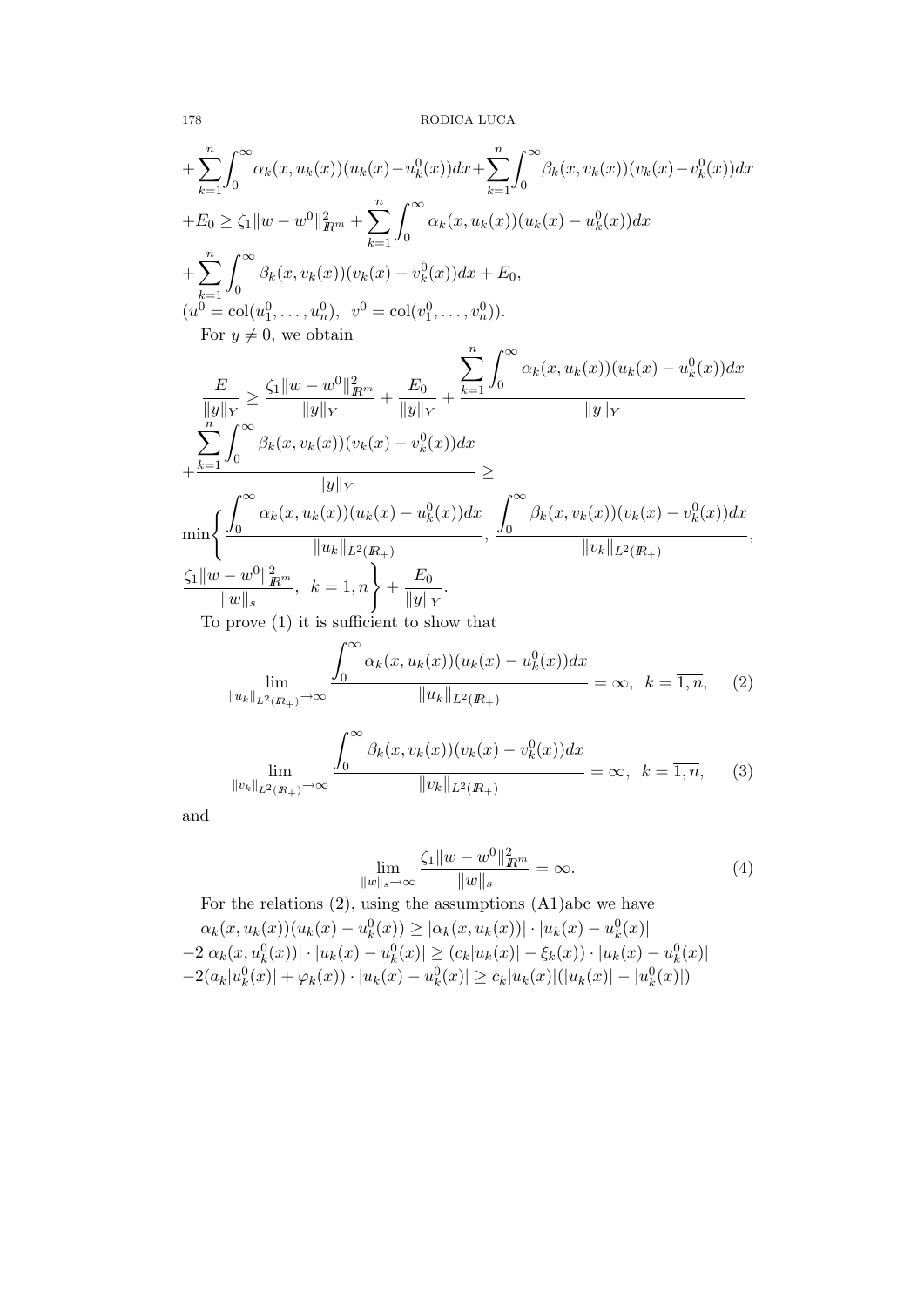$$
-\xi_k(x)(|u_k(x)|+|u_k^0(x)|)-2(a_k|u_k^0(x)|+|\varphi_k(x)|)\cdot(|u_k(x)|+|u_k^0(x)|)
$$
  
=  $c_k|u_k(x)|^2-|u_k(x)|\cdot(c_k|u_k^0(x)|+\xi_k(x)+2a_k|u_k^0(x)|+2|\varphi_k(x)|)$   
 $-(|u_k^0(x)|\xi_k(x)+2a_k|u_k^0(x)|^2+2|\varphi_k(x)|\cdot|u_k^0(x)|)\geq c_k|u_k(x)|^2-C_1|u_k(x)|^2$   
 $-C_2(\widetilde{a}_k|u_k^0(x)|+\xi_k(x)+2|\varphi_k(x)|)^2-\frac{1}{2}|u_k^0(x)|^2-\frac{1}{2}\xi_k^2(x)-2a_k|u_k^0(x)|^2$   
 $-\varphi_k^2(x)-|u_k^0(x)|^2=\widetilde{c}_k|u_k(x)|^2-C_3(|u_k^0(x)|^2+\xi_k^2(x)+\varphi_k^2(x)), x>0.$   
We choose  $C_1, C_2 > 0$  such that  $C_1 < c_k, \widetilde{c}_k = c_k - C_1 > 0, C_3 > 0$ ,  
 $\widetilde{a}_k = c_k + 2a_k > 0.$   
Integrating over  $[0, \infty)$  we obtain

$$
\int_0^{\infty} \alpha_k(x, u_k(x)) \cdot (u_k(x) - u_k^0(x)) dx \ge \tilde{c}_k \int_0^{\infty} |u_k(x)|^2 dx - C_3 \int_0^{\infty} (|u_k^0(x)|^2 + \xi_k^2(x) + \varphi_k^2(x)) dx = \tilde{c}_k ||u_k||_{L^2(R_+)}^2 - C_4, \quad C_4 > 0, \quad k = \overline{1, n},
$$
\n(because  $u_k^0, \xi_k, \varphi_k \in L^2(R_+)$ ).

The above inequality implies the relations (2). In the same manner we deduce the relations (3). The last relation (4) is a simple consequence of the equivalence between the norms  $\|\cdot\|_{\mathbb{R}^m}$  and  $\|\cdot\|_s$ . Q.E.D.

In the second case, i.e,  $B(t) \neq$  const., the existence, uniqueness and some properties (regularity, asymptotic behavior) of the solutions of the problem  $(S)+(BC)+(IC)$  were studied in [10], where we used the change of functions  $u_k = \widetilde{u}_k + \widetilde{\widetilde{u}}_k$ , with  $\widetilde{\widetilde{u}}_k(t,x) = \frac{1}{1+x} b_k(t)$ ,  $k = \overline{1,n}$ . Then our problem was written as

$$
\begin{cases}\n\frac{\partial \widetilde{u}}{\partial t}(t,x) + \frac{\partial v}{\partial x}(t,x) + \alpha(x, \widetilde{u} + \widetilde{\widetilde{u}}(t,x)) = \widetilde{f}(t,x) \\
\frac{\partial v}{\partial t}(t,x) + \frac{\partial u}{\partial x}(t,x) + \beta(x,v) = \widetilde{g}(t,x), \\
t > 0, \quad x > 0,\n\end{cases}
$$

with the boundary condition

$$
(\widetilde{BC}) \qquad \left( \begin{array}{c} \widetilde{u}(t,0) \\ S(w'(t)) \end{array} \right) \in -G \left( \begin{array}{c} v(t,0) \\ w(t) \end{array} \right) + \left( \begin{array}{c} 0 \\ B_2(t) \end{array} \right), \ t > 0
$$

and the initial data

$$
\widetilde{\text{(IC)}} \qquad \qquad \left\{ \begin{array}{l} \widetilde{u}(0,x) = \widetilde{u}_0(x), \ \ v(0,x) = v_0(x), \ \ x > 0, \\ w(0) = w_0, \end{array} \right.
$$

where  $\widetilde{f} = \text{col}(\widetilde{f}_1, \ldots, \widetilde{f}_n), \widetilde{g} = \text{col}(\widetilde{g}_1, \ldots, \widetilde{g}_n), \widetilde{f}_k(t, x) = f_k(t, x) - \frac{1}{1 + \widetilde{g}_k(t, x)}$  $\frac{1}{1+x}b'_k(t),$  $\widetilde{g}_k(t,x) \;\; = \;\; g_k(t,x) \; + \; \frac{1}{(1+x)^2} b_k(t), \;\, x \;\; > \;\; 0, \;\; t \;\; > \;\; 0, \;\; k \;\; = \;\; \overline{1,n}, \;\; \widetilde{u}_0 \;\; = \;\;$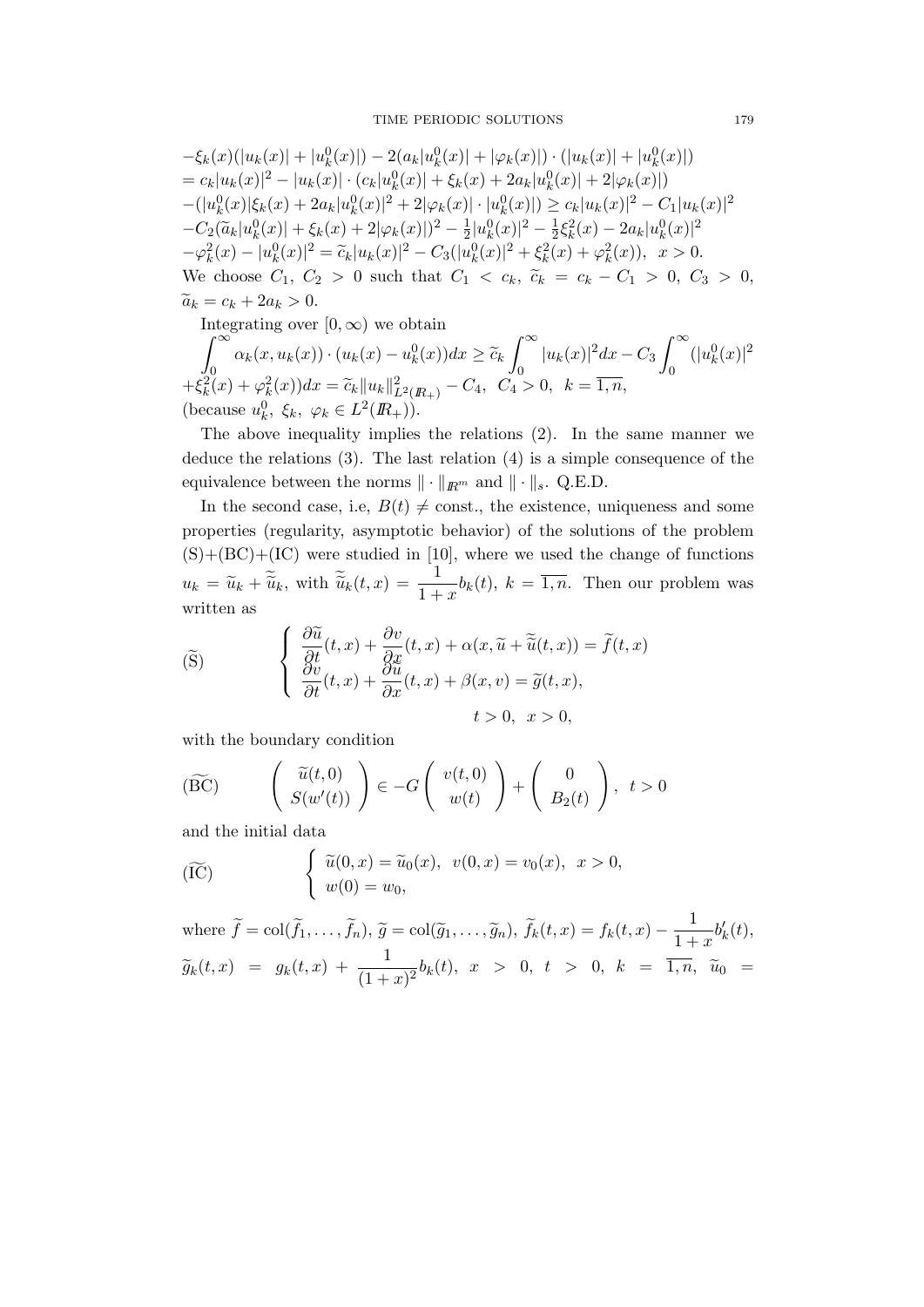$\text{col}(\widetilde{u}_{10}, \ldots, \widetilde{u}_{n0}), \ \widetilde{u}_{k0}(x) = u_{k0}(x) - \frac{1}{1+x}$  $\frac{1}{1+x}b_k(0), x > 0, k = \overline{1,n}, B_2(t) =$  $col(b_{n+1}(t),...,b_{n+m}(t)), (f = col(f_1,...,f_n), g = col(g_1,...,g_n), u_0 =$  $col(u_{10}, \ldots, u_{n0})$ .

Using once again the operators A and B, the problem( $\widetilde{S}$ )+( $\widetilde{BC}$ )+( $\widetilde{IC}$ ) can be equivalently formulated as a time dependent Cauchy problem in the space Y

$$
\begin{pmatrix}\n\widetilde{P} \\
\widetilde{d}t\n\end{pmatrix}\n\begin{pmatrix}\n\widetilde{u} \\
v \\
w \\
w\n\end{pmatrix} + \mathcal{A}\begin{pmatrix}\n\widetilde{u} \\
v \\
w \\
w\n\end{pmatrix} + \mathcal{B}\begin{pmatrix}\n\widetilde{u} + \widetilde{\widetilde{u}}(t) \\
v \\
w\n\end{pmatrix}\n\Rightarrow\n\begin{pmatrix}\n\widetilde{f}(t, \cdot) \\
\widetilde{g}(t, \cdot) \\
S^{-1}B_2(t)\n\end{pmatrix}
$$
\n
$$
\begin{pmatrix}\n\widetilde{u}(0) \\
v(0) \\
w(0)\n\end{pmatrix} =\n\begin{pmatrix}\n\widetilde{u}_0 \\
v_0 \\
w_0\n\end{pmatrix}.
$$

**Theorem 3.** Assume the assumptions (A1)ab, (A2)ac, (A3) hold,  $f, g \in$  $W^{1,1}(0,T; L^2(\mathbb{R}_+; \mathbb{R}^n))$   $(T > 0$  fixed),  $b_k \in W^{1,2}(0,T)$ ,  $k = \overline{1, n+m}$ ,  $u_0, v_0 \in H^1(\mathbb{R}_+; \mathbb{R}^n), w_0 \in \mathbb{R}^m, col(v_0(0), w_0) \in D(G)$  and  $B_1(0) \in$  $u_0(0) + G_{11}(v_0(0)) + G_{12}(w_0)$ . Then the problem  $(P) \Leftrightarrow (S) + (BC) + (IC)$ has a unique strong solution  $y = col(u, v, w) \in W^{1,\infty}(0,T;Y)$ . Moreover  $u, v \in L^{\infty}(0,T; H^{1}(I\!\!R_{+};I\!\!R^{n})), (B_{1}(t) = \text{col}(b_{1}(t),..., b_{n}(t))).$ 

Theorem 4. Assume the assumptions (A1)ab, (A2)ac and (A3) hold. If  $f, g \in L^1(0,T; L^2(\mathbb{R}_+; \mathbb{R}^n))$   $(T > 0$  fixed),  $b_k \in L^2(0,T)$ ,  $k = \overline{1, n+m}$ ,  $u_0, v_0 \in L^2(\mathbb{R}_+), w_0 \in \overline{D(G_{12}) \cap D(G_{22})}$ , then the problem  $(S) + (BC) + (IC)$ has a unique weak solution  $y = col(u, v, w) \in C([0, T]; Y)$ .

For the proofs of Theorem 3 and Theorem 4 see [10].

### 3. The existence of time periodic solutions

In the first case, i.e.,  $B(t) = \text{const.}$ , in fact under our assumption,  $B(t) = 0$ , we have the following result.

Theorem 5. Assume that (A1)abc, (A2)ab, (A3) hold and

$$
f, g \in L_{loc}^1(R_+; L^2(R_+; \mathbb{R}^n))
$$

are  $T_0$ -periodic in time, that is  $f(t+T_0,x) = f(t,x)$ ,  $g(t+T_0,x) = g(t,x)$ , for a.a.  $(t, x) \in \mathbb{R}_+ \times \mathbb{R}_+$ . Then the problem  $(S) + (BC)$  has at least one  $T_0$ -periodic weak solution.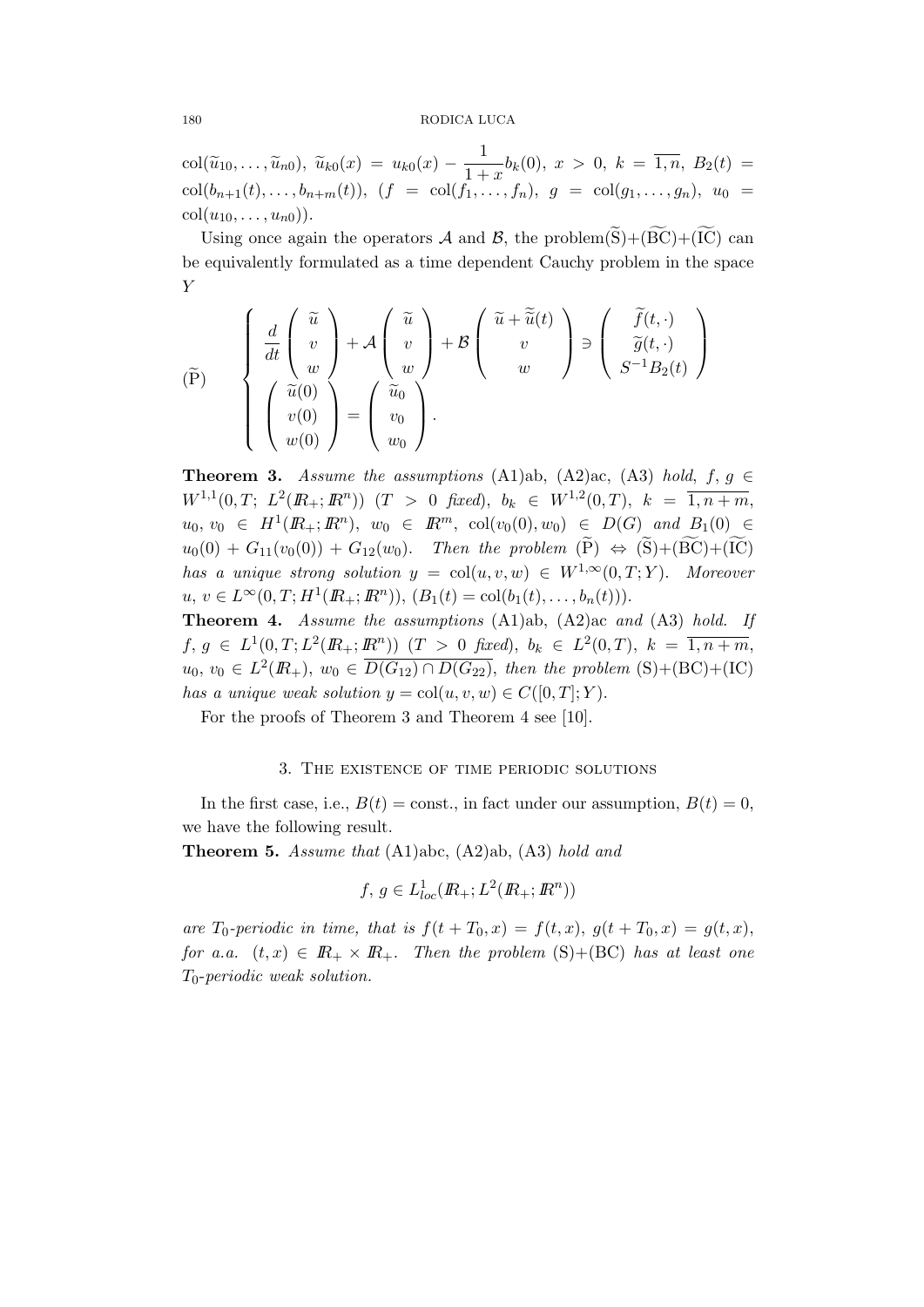**Proof.** Let  $y^0 = col(u^0, v^0, w^0) \in D(\mathcal{A})$  be fixed. We define the operator C by

$$
D(\mathcal{C}) = \{ y = \text{col}(u, v, w) \in Y; \ y + y^0 \in D(\mathcal{A}) \}, \ \mathcal{C}(y) = (\mathcal{A} + \mathcal{B})(y + y^0).
$$

Because the operators  $\mathcal{A}, \mathcal{B}$  are maximal monotone (Lemma 1, Lemma 2), the operator  $\beta$  is single-valued and everywhere defined, by  $\{1\}$ , Theorem 1.7, Chapter II}, we deduce that the operator  $A + B$ , and also C are maximal monotone. Using now Lemma 3, we obtain that the operator  $\mathcal C$  is coercive with respect to 0. With the change of functions  $\delta_k(t,x) = u_k(t,x) - u_k^0(x)$ ,  $\theta_k(t,x) = v_k(t,x) - v_k^0(x), k = \overline{1,n}, \tau_j(t) = w_j(t) - w_j^0, j = \overline{1,m}$ , the problem  $(S)+(BC)$  becomes

$$
\frac{d\omega}{dt} + C(\omega) \ni F,
$$

where  $\omega = \text{col}(\delta, \theta, \tau)$ ,  $\delta = \text{col}(\delta_1, \ldots, \delta_n)$ ,  $\theta = \text{col}(\theta_1, \ldots, \theta_n)$ ,  $\tau =$  $\operatorname{col}(\tau_1,\ldots,\tau_m).$ 

Using now the periodicity of functions f, g, and  $\{4\}$ , Proposition 1, p.285 $\}$ , we deduce that the solutions of the equation  $(E)$  are bounded on the positive half-axis. Therefore all the solutions of the equation  $(P)_1$  are also bounded, that is sup  $\sup_{t\geq 0} ||y(t, \cdot)||_Y < \infty$ . We define the operator  $\mathcal{L}: \overline{D(\mathcal{A})} \to \overline{D(\mathcal{A})}$ ,  $\mathcal{L}(y^0) =$  $y(T_0; y^0)$ , where  $y(t, y^0)$ ,  $t \ge 0$  is the weak solution of the problem  $(S) + (BC)$ with the initial date  $y^0$ . This operator is nonexpansive and if  $y^0 \in \overline{D(A)}$ , the sequence  $\{\mathcal{L}^n(y^0)\}_{n\geq 1}$  is bounded in Y, because  $\mathcal{L}^n(y^0) = y(nT_0; y^0)$ . Using a theorem due to F.E. Browder and W.V. Petryshyn (see [3]) we deduce that the operator  $\mathcal L$  has at least one fixed point. This means that the problem  $(S)+(BC)$  has at least one time periodic weak solution with the period  $T_0$ . Q.E.D.

**Remark.** If  $\alpha_k(x, \cdot)$  and  $\beta_k(x, \cdot)$  are strongly monotone, a.a.  $x \in \mathbb{R}_+$  and f,  $g \in W_{loc}^{1,1}(I\!\!R;L^2(I\!\!R_+;I\!\!R^n))$  are  $T_0$ -periodic functions in the variable t, then the problem  $(S)+(BC)$  has a  $T_0$ -periodic strong solution.

In the second case, i.e.,  $B(t) \neq$  const., we shall firstly present some conditions for the boundedness of the solutions to problem  $(S) + (BC)$ .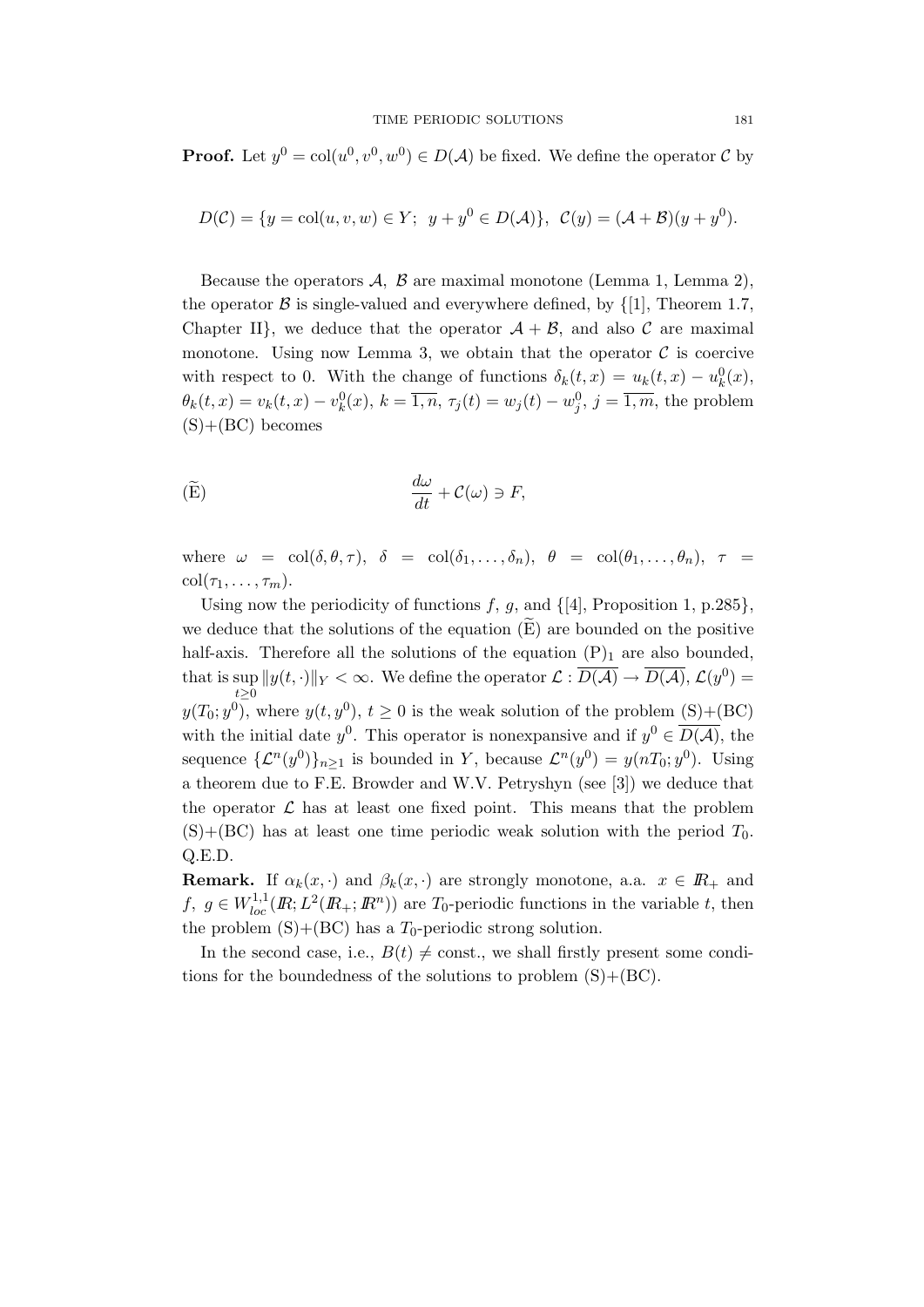**Theorem 6.** Assume that (A1)abc, (A2)ac, (A3) hold, and  $f, g \in$  $L_{loc}^2(\mathbb{R}_+;\mathbb{L}^2(\mathbb{R}_+;\mathbb{R}^n)),$   $b_k \in L_{loc}^2(\mathbb{R}_+),$   $k = \overline{1,n+m}$ , verify the conditions

$$
\sup_{t\geq 0} \int_{t}^{t+1} \|f(\theta,\cdot)\|_{L^{2}(I\!\!R_{+};I\!\!R^{n})}^{2} d\theta \leq C_{0}, \sup_{t\geq 0} \int_{t}^{t+1} \|g(\theta,\cdot)\|_{L^{2}(I\!\!R_{+};I\!\!R^{n})}^{2} d\theta \leq C_{0},
$$
  

$$
\sup_{t\geq 0} \int_{t}^{t+1} |b_{k}(\theta)|^{2} d\theta \leq C_{0}, (C_{0} > 0).
$$
\n(5)

Then, every weak solution of the problem  $(S)+(BC)$  is bounded on  $\mathbb{R}_+$ . **Proof.** Because the operator  $A + B$  is maximal monotone and coercive, it follows that  $R(A + B) = Y$  and, hence  $F = (A + B)^{-1}(0) \neq \emptyset$ . We suppose again that  $G$  is single-valued.

First, we show that if  $f, g \in W_{loc}^{1,1}(I\!\!R_+; L^2(I\!\!R_+; I\!\!R^n))$  and  $b_k \in W_{loc}^{1,2}(I\!\!R_+),$  $k = \overline{1, n+m}$ , verify the conditions (5), then every strong solution of the problem  $(S)+(BC)$  is bounded on  $\mathbb{R}_+$ . Let  $T > 0$  be arbitrary, but fixed for the moment,  $f, g \in W^{1,1}(0,T; L^2(\mathbb{R}_+; \mathbb{R}^n))$ ,  $b_k \in W^{1,2}(0,T)$   $k = \overline{1, n+m}$ , verify the conditions (5),  $u_0, v_0 \in H^1(\mathbb{R}_+; \mathbb{R}^n)$ ,  $w_0 \in \mathbb{R}^m$ ,  $col(v_0(0), w_0) \in$  $D(G)$  and  $B_1(0) \in u_0(0) + G_{11}(v_0(0)) + G_{12}(w_0)$ . Then the strong solution  $y(t) = col(u(t), v(t), w(t))$  of the problem  $(S)+(BC)+(IC)$  corresponding to above data satisfies

$$
\begin{cases}\n\frac{dy}{dt}(t) + \mathcal{A}(y(t)) + \mathcal{B}(y(t)) = F_1(t, \cdot), & 0 \le t < T \\
u(t, 0) = -G_{11}(v(t, 0)) - G_{12}(w(t)) + B_1(t), & 0 \le t < T \\
y(0) = y_0,\n\end{cases} \tag{6}
$$

where  $F_1(t, \cdot) = \text{col}(f(t, \cdot), g(t, \cdot), S^{-1}B_2(t)).$ Let  $\gamma = \text{col}(p, q, r) \in F$ , that is

$$
(\mathcal{A} + \mathcal{B})(\gamma) = 0. \tag{7}
$$

We subtract from equation  $(6)_1$  the relation  $(7)$  and we multiply the obtained relation by  $y(t) - \gamma$  in the space Y. We obtain

$$
\frac{1}{2}\frac{d}{dt}\|y(t)-\gamma\|_Y^2 + \langle G\left(\begin{array}{c}v(t,0)\\w(t)\end{array}\right) - G\left(\begin{array}{c}q(0)\\r\end{array}\right), \left(\begin{array}{c}v(t,0)-q\\w(t)-r\end{array}\right)\rangle_{I\!\!R^{n+m}}
$$

$$
+ \sum_{k=1}^n \int_0^\infty (\alpha_k(x, u_k(t,x)) - \alpha_k(x, p_k(x))) \cdot (u_k(t,x) - p_k(x))dx
$$

$$
+ \sum_{k=1}^n \int_0^\infty (\beta_k(x, v_k(t,x)) - \beta_k(x, q_k(x))) \cdot (v_k(t,x) - q_k(x))dx
$$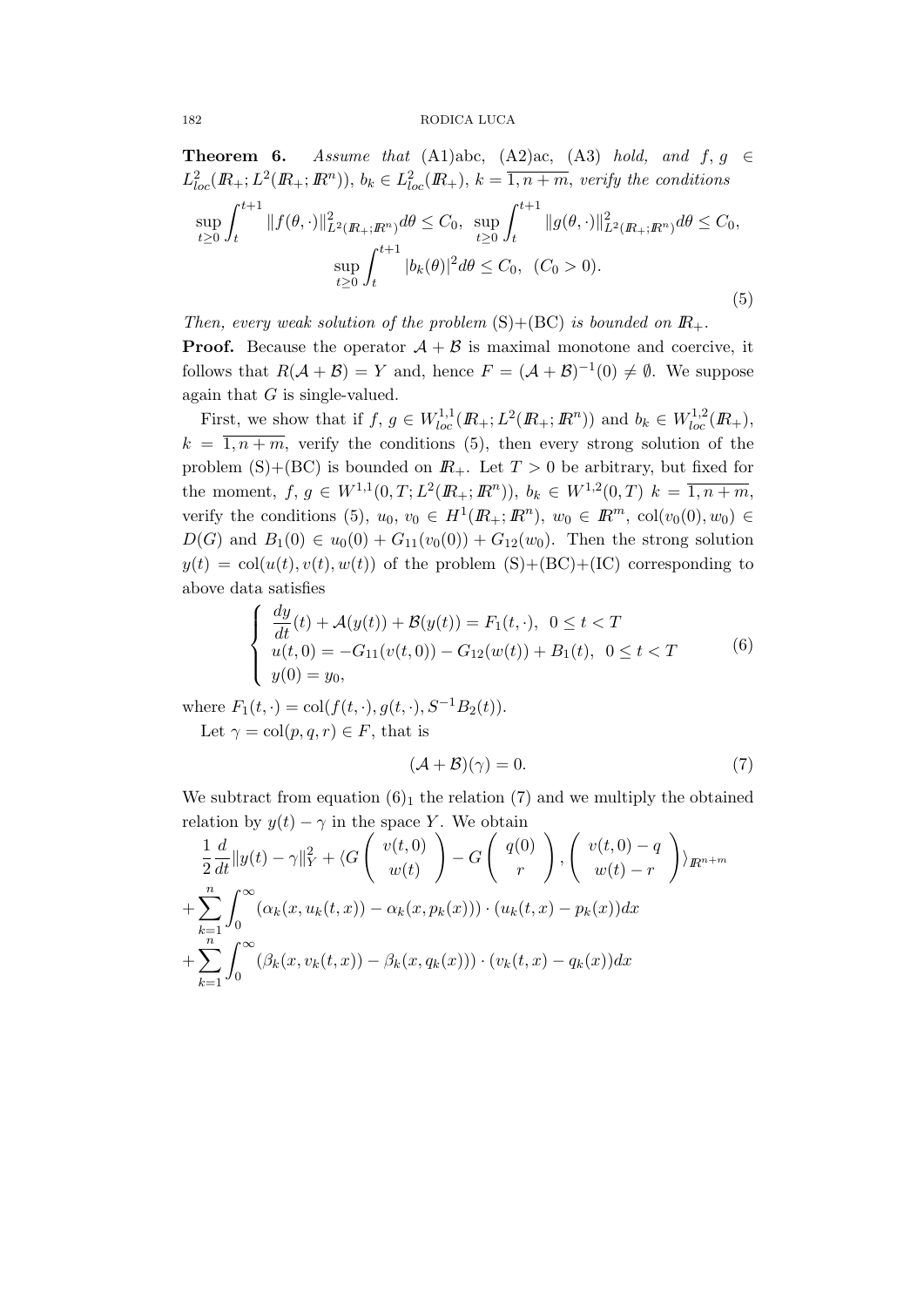$$
= \langle B_1(t), v(t, 0) - q(0) \rangle_{\mathbb{R}^n} + \langle B_2(t), w(t) - r \rangle_{\mathbb{R}^m} + \langle f(t, \cdot), u(t, \cdot) - p \rangle_{L^2(\mathbb{R}_+; \mathbb{R}^n)} + \langle g(t, \cdot), v(t, \cdot) - q \rangle_{L^2(\mathbb{R}_+; \mathbb{R}^n)}, 0 \le t < T.
$$
  
Therefore using the assumption (A2)c we get  

$$
\frac{1}{2} \frac{d}{dt} ||y(t) - \gamma||_Y^2 + \langle z||v(t, 0) - q(0)||_{\mathbb{R}^n}^2 + \langle z||w(t) - r||_{\mathbb{R}^m}^2 + \sum_{k=1}^n \int_0^\infty (\alpha_k(x, u_k(t, x)) - \alpha_k(x, p_k(x))) \cdot (u_k(t, x) - p_k(x)) dx + \sum_{k=1}^n \int_0^\infty (\beta_k(x, v_k(t, x)) - \beta_k(x, q_k(x))) \cdot (v_k(t, x) - q_k(x)) dx  $\le \frac{1}{\zeta_0} ||B_1(t)||_{\mathbb{R}^n}^2 + \langle s||v(t, 0) - q(0)||_{\mathbb{R}^n}^2 + \frac{1}{\zeta_0} ||B_2(t)||_{\mathbb{R}^m}^2 + \langle s||w(t) - r||_{\mathbb{R}^m}^2 + ||F_0(t, \cdot)||_X ||y(t) - \gamma||_Y, 0 \le t < T,$   
where  $F_0(t, \cdot) = \text{col}(f(t, \cdot), g(t, \cdot)).$
$$

We choose  $0<\zeta_0<\zeta_2;$  then the above inequality gives us

$$
\frac{1}{2}\frac{d}{dt}\|y(t)-\gamma\|_{Y}^{2} + \sum_{k=1}^{n} \int_{0}^{\infty} (\alpha_{k}(x, u_{k}(t, x)) - \alpha_{k}(x, p_{k}(x)))(u_{k}(t, x) - p_{k}(x))dx \n+ \sum_{k=1}^{n} \int_{0}^{\infty} (\beta_{k}(x, v_{k}(t, x)) - \beta_{k}(x, q_{k}(x))) \cdot (v_{k}(t, x)) - q_{k}(x))dx \n+ C_{5} \|w(t) - r\|_{R^{m}}^{2} \leq C_{6} \|B(t)\|_{R^{n+m}}^{2} + \|F_{0}(t, \cdot)\|_{X} \|y(t) - \gamma\|_{Y}, \quad 0 \leq t < T,
$$
\n(8)

where the positive constant  $C_5$ ,  $C_6$  are independent of T.

Now, by assumptions (A1)abc we have

$$
(\alpha_k(x, u_k(t, x)) - \alpha_k(x, p_k(x))) \cdot (u_k(t, x) - p_k(x)) \ge (c_k |u_k(t, x)|
$$
  
\n
$$
-\xi_k(x)) \cdot |u_k(t, x) - p_k(x)| - (a_k |p_k(x)| + \varphi_k(x)) |u_k(t, x) - p_k(x)|
$$
  
\n
$$
\ge c_k (|u_k(t, x) - p_k(x)| - |p_k(x)|) \cdot |u_k(t, x) - p_k(x)| - (\xi_k(x) + a_k |p_k(x)|)
$$
  
\n
$$
+ |\varphi_k(x)|) \cdot |u_k(t, x) - p_k(x)| = c_k |u_k(t, x) - p_k(x)|^2 - (c_k |p_k(x)| + \xi_k(x)
$$
  
\n
$$
+ a_k |p_k(x)| + |\varphi_k(x)|) \cdot |u_k(t, x) - p_k(x)| \ge c_k |u_k(t, x) - p_k(x)|^2 - C_7 |u_k(t, x)|
$$
  
\n
$$
- p_k(x)|^2 - C_8 ((c_k + a_k)^2 p_k^2(x) + \xi_k^2(x) + \varphi_k^2(x)) = \widetilde{c}_k |u_k(t, x) - p_k(x)|^2
$$
  
\n
$$
-C_9 (p_k^2(x) + \xi_k^2(x) + \varphi_k^2(x)), \quad x > 0, \quad 0 \le t \le T, \quad k = \overline{1, n},
$$
  
\n(we choose  $C_7 > 0$  such that  $C_7 < c_k$ ;  $\widetilde{c}_k = c_k - C_7$ ,  $k = \overline{1, n}$ , and  $C_8, C_9 > 0$   
\nare independent of T).

Integrating over  $(0, \infty)$  the obtained inequality, we deduce

$$
\int_0^\infty (\alpha_k(x, u_k(t, x)) - \alpha_k(x, p_k(x))) \cdot (u_k(t, x) - p_k(x)) dx
$$
\n
$$
\geq \tilde{c}_k \| u_k(t) - p_k \|_{L^2(\mathbb{R}_+)}^2 - C_{10}, \quad 0 \leq t \leq T, \quad k = \overline{1, n}.
$$
\n(9)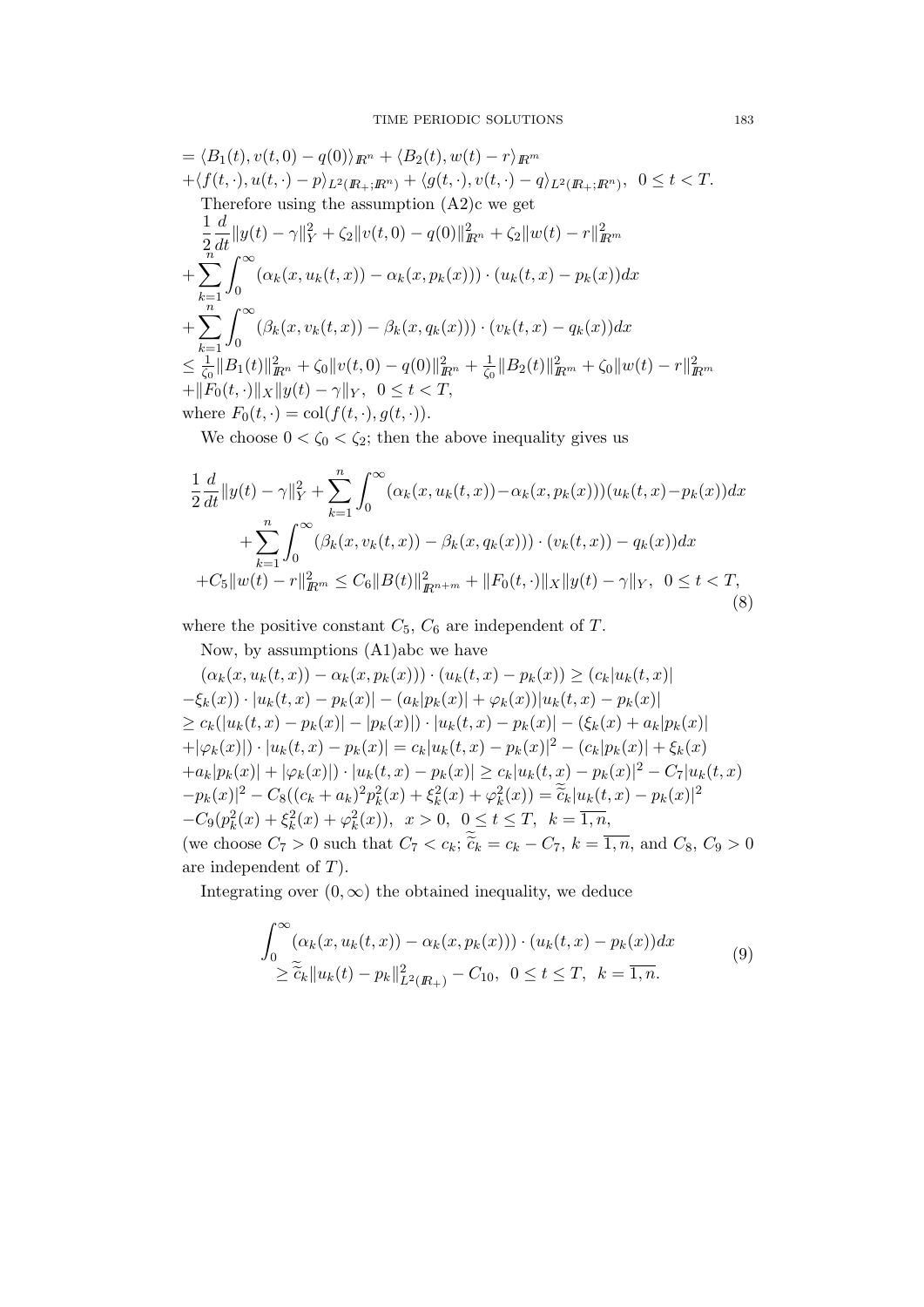In the same manner we obtain

$$
\int_0^\infty (\beta_k(x, v_k(t, x)) - \beta_k(x, q_k(x))) \cdot (v_k(t, x) - q_k(x)) dx
$$
\n
$$
\geq \tilde{d}_k \|v_k(t) - q_k\|_{L^2(\mathbb{R}_+)}^2 - C_{11}, \ 0 \leq t \leq T, \ k = \overline{1, n},
$$
\n(10)

where  $d_k > 0$ ,  $k = \overline{1, n}$ , and the constants  $C_{10}$ ,  $C_{11} > 0$  are independent of T. From the inequalities (8)-(10) we deduce

$$
\frac{1}{2}\frac{d}{dt}\|y(t) - \gamma\|_{Y}^{2} + C_{5}\|w(t) - r\|_{I\!\!R^{m}}^{2} + \sum_{k=1}^{n} \widetilde{c}_{k}\|u_{k}(t) - p_{k}\|_{L^{2}(I\!\!R_{+})}^{2}
$$
\n
$$
+ \sum_{k=1}^{n} \widetilde{d}_{k}\|v_{k}(t) - q_{k}\|_{L^{2}(I\!\!R_{+})}^{2} \leq nC_{10} + nC_{11} + C_{6}\|B(t)\|_{I\!\!R^{n+m}}^{2} + \|F_{0}(t, \cdot)\|_{X}\|y(t)
$$
\n
$$
-\gamma\|_{Y},
$$
\n
$$
\Rightarrow \frac{1}{2}\frac{d}{dt}\|y(t) - \gamma\|_{Y}^{2} + C_{12}\|y(t) - \gamma\|_{Y}^{2} \leq C_{13} + C_{6}\|B(t)\|_{I\!\!R^{n+m}}^{2} + C_{14}\|F_{0}(t, \cdot)\|_{X}^{2}
$$
\n
$$
+ C_{15}\|y(t) - \gamma\|_{Y}^{2}, \quad 0 \leq t < T,
$$
\n(we choose  $C_{i} > 0, i = \overline{12, 15},$  such that  $C_{15} < C_{12}$ ).

Therefore we obtain

$$
\frac{1}{2}\frac{d}{dt}||y(t) - \gamma||_Y^2 + C_{16}||y(t) - \gamma||_Y^2 \leq C_{13} + C_6||B(t)||_{R^{n+m}}^2
$$
\n
$$
+ C_{14}||F_0(t, \cdot)||_X^2, \quad 0 \leq t < T,
$$
\n
$$
(11)
$$

with  $C_{16} > 0$  independent of T.

Because T is arbitrary, the inequality (11) is verified for a.a.  $t \in [0, \infty)$ . Now we shall use the following lemma from [4] (see  $\{4\}$ , Lemma 4, p.286 $\}$ ). **Lemma 4.** Let  $\lambda$  be a nondecreasing nonnegative function on  $\mathbb{R}_+$ ,  $\alpha > 0$ ,  $C > 0, \ \zeta(t)$  be measurable nonnegative function, with  $\int^{t+1}$ t  $\zeta(\theta)d\theta \leq C, for$ all  $t \geq 0$ . Let  $V \in C([0,\infty), \mathbb{R}_+)$  be absolutely continuous on every compact interval of  $\mathbb{R}_+$ , such that  $\frac{dV}{dt} + \lambda(V(t)) \leq \zeta(t)$ , for a.a.  $t \in [0,\infty)$ . Then, if  $\alpha \ge V(0)$  and  $\lambda(\alpha) \ge C$ , we have  $V(t) \le \alpha + C$ , for all  $t \ge 0$ .

We consider  $V(t) = ||y(t) - \gamma||_Y^2$ ,  $\lambda(u) = 2C_{16}u$ ,  $\zeta(t) = 2C_{13} +$  $2C_6||B(t)||_{\mathbb{R}^{n+m}}^2 + 2C_{14}||F_0(t, \cdot)||_X^2$ . Using the conditions (5) we have

$$
\sup_{t\geq 0} \int_{t}^{t+1} \zeta(\theta) d\theta \leq 2C_{13} + 2(n+m)C_0C_6 + 4C_0C_{14} \stackrel{\text{not}}{=} \widetilde{C}.
$$

Therefore, Lemma 4 gives us that if  $\alpha \ge \max \left\{ ||y_0 - \gamma||_Y^2, \frac{\tilde{C}}{2C_{16}} \right\}$ , then

we obtain  $||y(t) - \gamma||_Y^2 \leq \alpha + \tilde{C}$ , for all  $t \geq 0$ . We deduce that the solution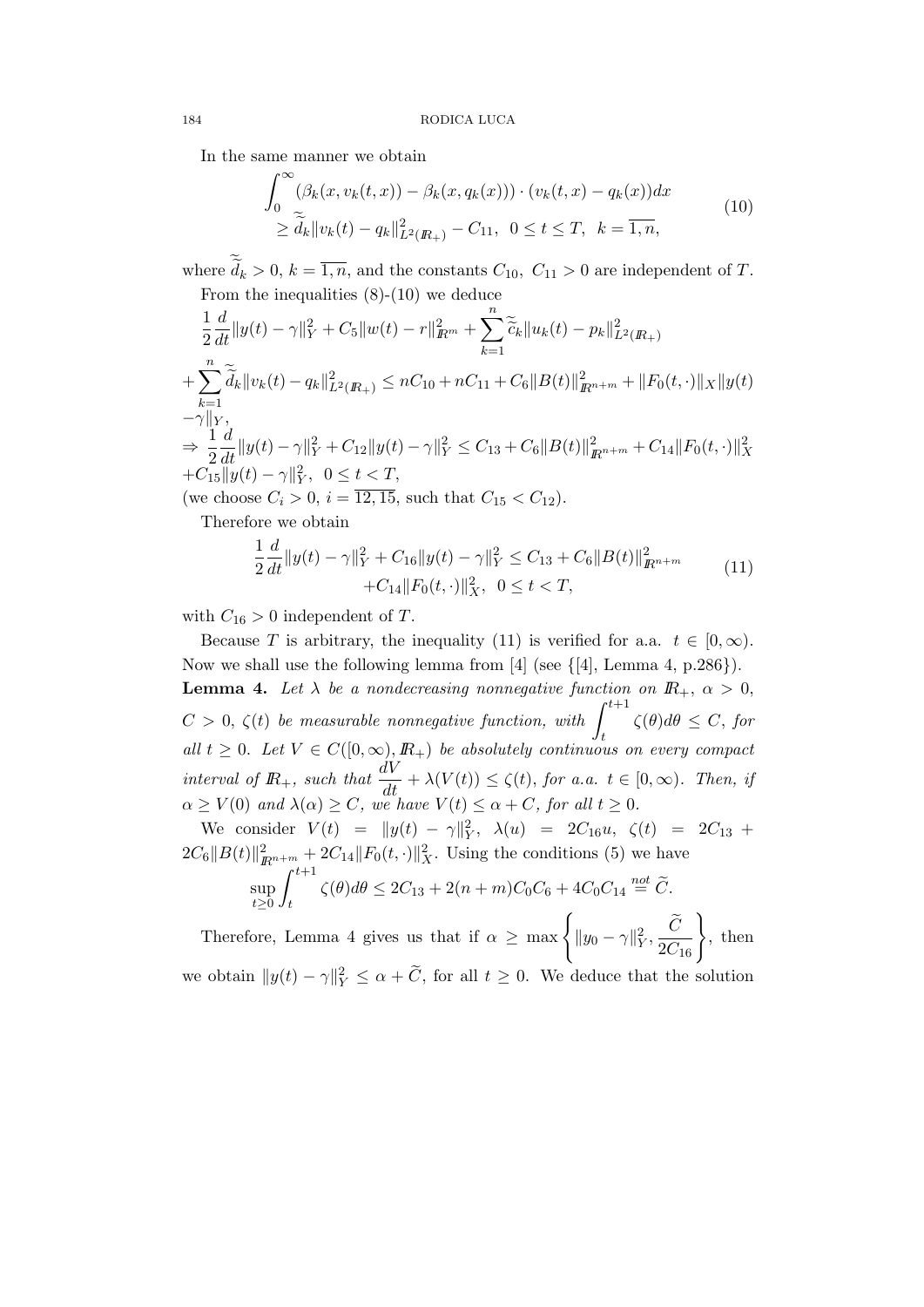$y(t)$  is bounded on  $I\!R_{+}$ . The extension to the case of weak solutions is then immediate, so we obtain the conclusion of the theorem. Q.E.D.

**Theorem 7.** Assume that  $(A1)ab$ ,  $(A2)ac$ ,  $(A3) hold$ ,

$$
f, g \in L^1_{loc}(I\!\!R_+; L^2(I\!\!R_+; I\!\!R^n))
$$

are  $T_0$ -periodic in time and  $b_k \in L^2_{loc}(\mathbb{R}_+), k = \overline{1, n+m}$  are  $T_0$ -periodic functions. Then, if the problem  $(S)+(BC)$  has at least one bounded solution on  $I\!R_{+}$ , then the problem has also a weak  $T_0$ -periodic solution.

**Proof.** Let  $y = col(u, v, w)$  be a bounded solution on  $\mathbb{R}_+$  of the problem  $(S)+(BC)$ . Then using the following inequality for the solutions y and  $\bar{y}$ 

$$
||y(t) - \bar{y}(t)||_Y \le ||y(0) - \bar{y}(0)||_Y, \ t > 0
$$

we deduce that all the solutions of the problem  $(S)+(BC)$  are bounded on  $\mathbb{R}_+$ . Now, using the operator  $\mathcal{L}$ , defined as in the proof of Theorem 5 (for this case) and the same fixed point theorem due to F.E. Browder and W.V. Petryshyn, we conclude that the problem  $(S)+(BC)$  has at least one  $T_0$ -periodic weak solution. Q.E.D.

Now, combining Theorem 6 and Theorem 7, and by using the fact that a periodic function from space  $L^2$  belongs to the Stepanov space of index 2, we obtain sufficient conditions for the existence of time periodic weak solutions for our problem, formulated in the following corollary.

Corollary. Assume that (A1)abc, (A2)ac, (A3), hold,

$$
f, g \in L^2_{loc}(I\!\!R_+; L^2(I\!\!R_+; I\!\!R^n))
$$

are  $T_0$ -periodic in time, and  $b_k \in L^2_{loc}(\mathbb{R}_+), k = \overline{1, n+m}$  are  $T_0$ -periodic functions. Then the problem  $(S)+(BC)$  has at least a time periodic weak solution with period  $T_0$ .

## 4. SOME REMARKS IN THE CASE  $x \in \mathbb{R}$

If the spatial variable  $x$  belongs to  $\mathbb{R}$ , then from the boundary condition (BC) it only remains  $w'(t) \in -S^{-1}G_{22}(w(t)) + S^{-1}B_2(t)$ . This equation with the initial date  $w(0) = w_0$  give by integration the function  $w(t)$ . Therefore,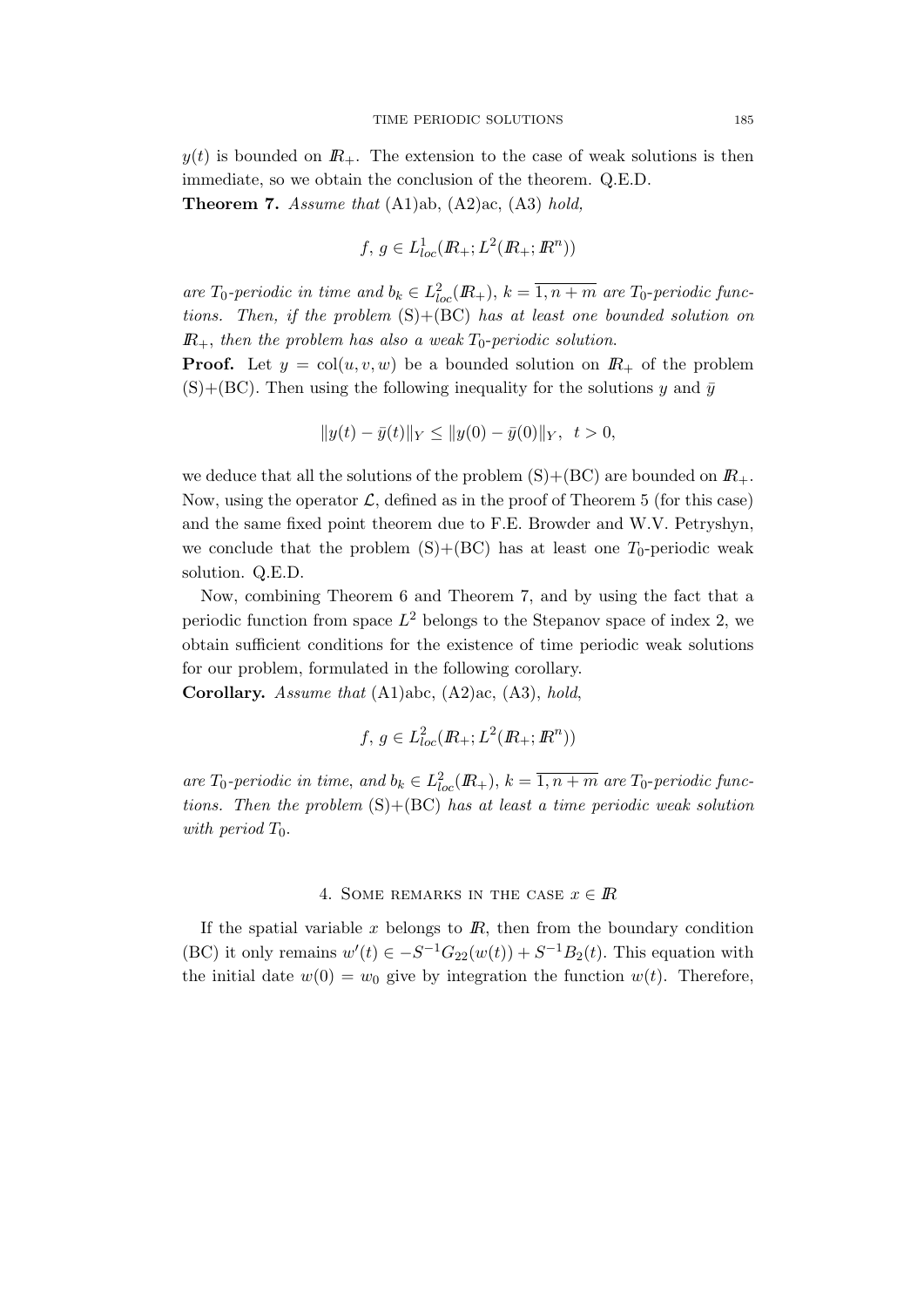for  $u$  and  $v$  we obtain the problem

$$
\begin{cases}\n\frac{\partial u}{\partial t}(t,x) + \frac{\partial v}{\partial x}(t,x) + \alpha(x,u) = f(t,x) \\
\frac{\partial v}{\partial t}(t,x) + \frac{\partial u}{\partial x}(t,x) + \beta(x,v) = g(t,x),\n\end{cases}
$$

$$
t>0, \ \ x\in\mathbb{R},
$$

with the initial data

$$
u(0, x) = u_0(x), \ v(0, x) = v_0(x), \ x \in \mathbb{R},
$$

under the assumptions  $(\widetilde{A1})$ abc which are  $(A1)$ abc with  $\overline{R}$  instead of  $\overline{R}_+$ .

We consider the space  $Z = (L^2(\mathbb{R}; \mathbb{R}^n))^2$  with the standard scalar product and the operators

$$
C: D(C) \subset Z \to Z, \ D(C) = (H^1(\mathbb{R}; \mathbb{R}^n))^2, \ C(\text{col}(u, v)) = \text{col}(v', u'),
$$
  

$$
D: D(D) \subset Z \to Z, \ D(\text{col}(u, v)) = \text{col}(\alpha(\cdot, u), \beta(\cdot, v)).
$$

If (A1)ab hold, then  $\mathcal C$  is maximal monotone in Z, and  $\mathcal D$  is everywhere defined  $(D(\mathcal{D}) = Z)$  and maximal monotone. By using the operators C and D the problem  $(\overline{S})+(\overline{IC})$  can be written as

$$
\overline{(\mathbf{P})} \qquad \begin{cases} \frac{dz}{dt}(t) + \mathcal{C}(z(t)) + \mathcal{D}(z(t)) = \overline{F}(t, \cdot), & t > 0, \text{ in } Z \\ z(0) = z_0, & \end{cases}
$$

where  $z(t) = \text{col}(u(t), v(t)), z_0 = \text{col}(u_0, v_0), \overline{F}(t, \cdot) = \text{col}(f(t, \cdot), g(t, \cdot)).$ 

The existence, uniqueness and asymptotic behavior of the strong and weak solutions of the problem  $(\overline{S}) + (\overline{IC})$  have been investigated in [10]. We shall only recall the existence results.

**Theorem 8.** a) Assume that  $(\widetilde{A1})$  ab hold. If  $f, g \in W^{1,1}(0,T; L^2(\mathbb{R}; \mathbb{R}^n))$  $(T > 0$  fixed),  $u_0, v_0 \in H^1(\mathbb{R}; \mathbb{R}^n)$ , then the problem  $(\overline{P}) \Leftrightarrow (\overline{S}) + (\overline{IC})$  has a unique strong solution  $z = col(u, v) \in W^{1,\infty}(0,T;Z)$ . Moreover  $u, v \in$  $L^{\infty}(0,T;H^1(\mathbb{R};\mathbb{R}^n)).$ 

b) Assume that  $(\widetilde{A1})$  ab hold. If  $f, g \in L^1(0,T; L^2(\mathbb{R}; \mathbb{R}^n))$   $(T > 0$  fixed),  $u_0, v_0 \in L^2(\mathbb{R}; \mathbb{R}^n)$ , then the problem  $(\overline{S})+(\overline{IC})$  has a unique weak solution  $z = col(u, v) \in C([0, T]; Z).$ 

Using similar arguments as in the case  $x \in \mathbb{R}_+$  we obtain for this problem the following results.